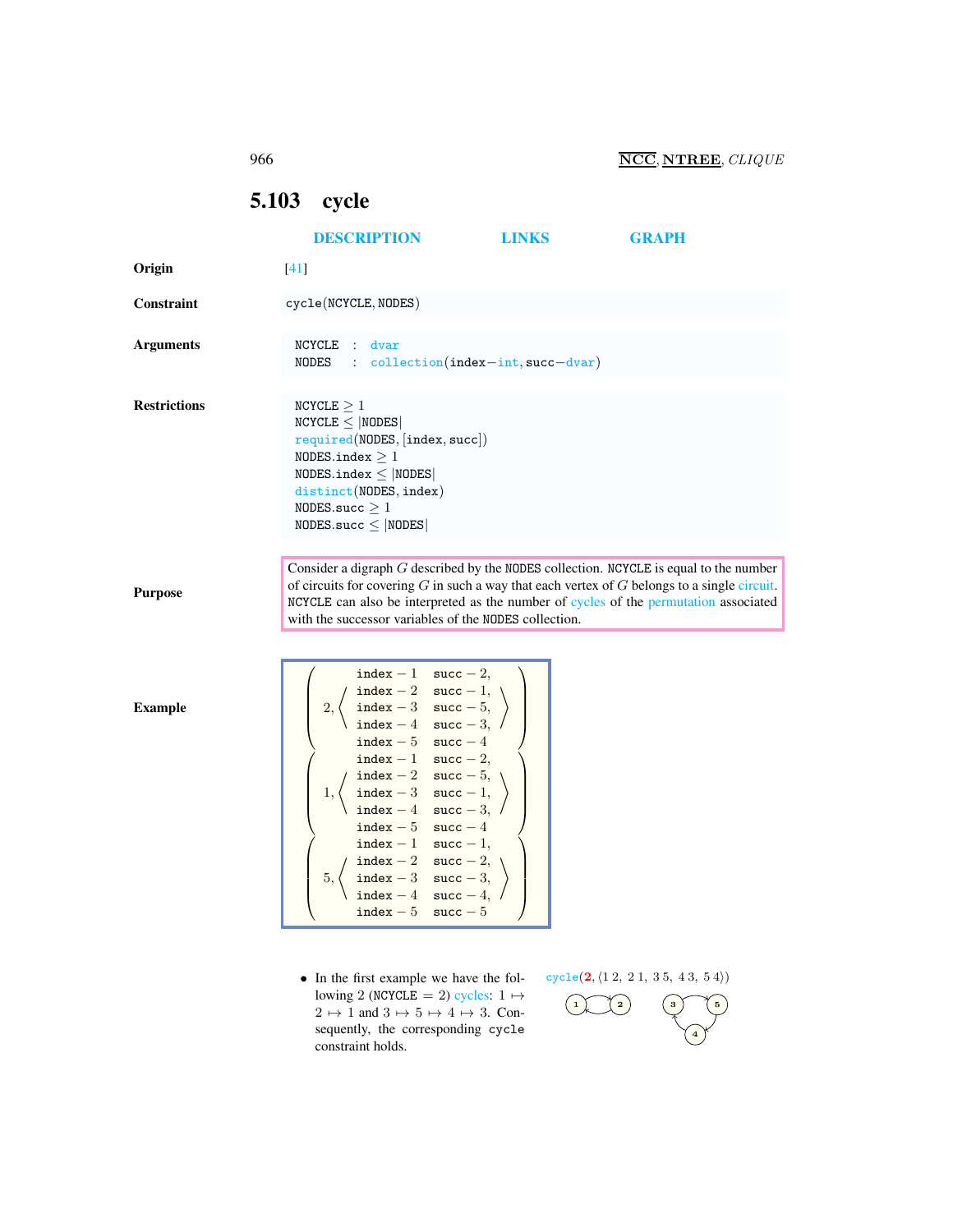- In the second example we have 1 (NCYCLE = 1) cycle:  $1 \mapsto 2 \mapsto 5 \mapsto$  $4 \mapsto 3 \mapsto 1$ .
- In the third example we have the following 5 (NCYCLE = 5) cycles:  $1 \mapsto$  $1, 2 \mapsto 2, 3 \mapsto 3, 4 \mapsto 4$  and  $5 \mapsto 5$ .





All solutions Figure [5.228](#page-1-0) gives all solutions to the following non ground instance of the cycle constraint:  $N \in [1, 2], V_1 \in [2, 4], V_2 \in [2, 3], V_3 \in [1, 6], V_4 \in [2, 5], V_5 \in [2, 3],$  $V_6 \in [1, 6]$ , cycle $(N, \langle 1 V_1, 2 V_2, 3 V_3, 4 V_4, 5 V_5, 6 V_6 \rangle).$ 



<span id="page-1-0"></span>Figure 5.228: All solutions corresponding to the non ground example of the cycle constraint of the All solutions slot

| <b>Typical</b>    | NCYCLE <  NODES <br> NODES  > 2                                                                                                |
|-------------------|--------------------------------------------------------------------------------------------------------------------------------|
| <b>Symmetries</b> | • Items of NODES are permutable.                                                                                               |
|                   | • Attributes of NODES are permutable w.r.t. permutation (index, succ) ( <i>permuta</i> -<br><i>tion applied to all items).</i> |
| Arg. properties   | Functional dependency: NCYCLE determined by NODES.                                                                             |
| <b>Usage</b>      | The PhD thesis of Éric Bourreau $[84]$ mentions the following applications of extensions of<br>the cycle constraint:           |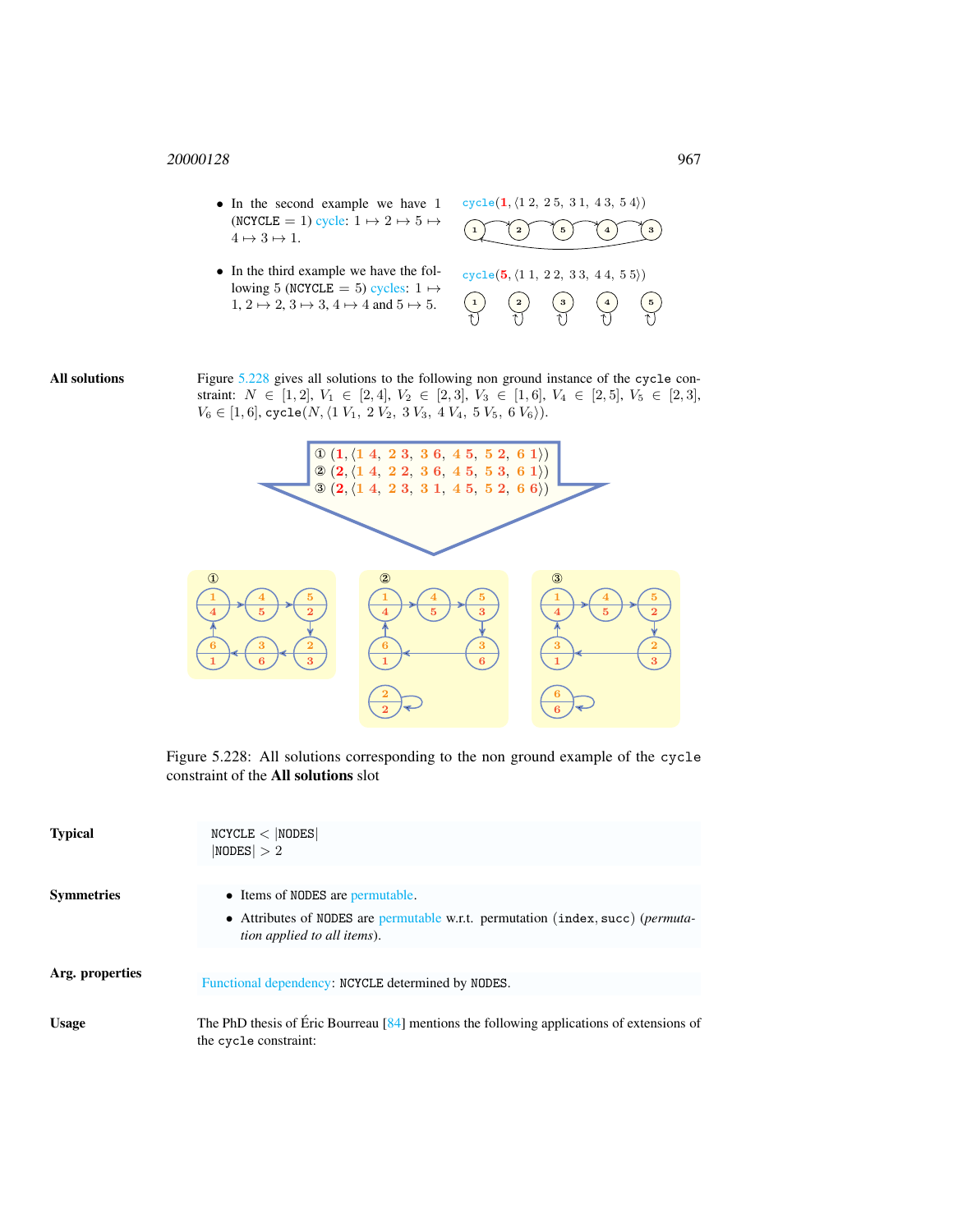|                  | • The balanced Euler knight problem where one tries to cover a rectangular chessboard<br>of size $N \cdot M$ by C knights that all have to visit between $2 \cdot   (N \cdot M)/C /2 $ and<br>$2 \cdot \lfloor (N \cdot M)/C \rfloor /2 \rfloor$ distinct locations. For some values of N, M and C there<br>does not exist any solution to the previous problem. This is for instance the case<br>when $N = M = C = 6$ . Figure 5.229 depicts the graph associated with the 6 $\times$ 6<br>chessboard as well as examples of balanced solutions with respectively 1, 2, 3, 4 and<br>5 knights.<br>• Some pick-up delivery problems where a fleet of vehicles has to transport a set of<br>orders. Each order is characterised by its initial location, its final destination and its |
|------------------|---------------------------------------------------------------------------------------------------------------------------------------------------------------------------------------------------------------------------------------------------------------------------------------------------------------------------------------------------------------------------------------------------------------------------------------------------------------------------------------------------------------------------------------------------------------------------------------------------------------------------------------------------------------------------------------------------------------------------------------------------------------------------------------|
|                  | weight. In addition one also has to take into account the capacity of the different<br>vehicles.                                                                                                                                                                                                                                                                                                                                                                                                                                                                                                                                                                                                                                                                                      |
| <b>Remark</b>    | In the original cycle constraint of CHIP the index attribute was not explicitly present. It<br>was implicitly defined as the position of a variable in a list.                                                                                                                                                                                                                                                                                                                                                                                                                                                                                                                                                                                                                        |
|                  | In an early version of the CHIP there was a constraint named circuit that, from a declar-<br>ative point of view, was equivalent to cycle(1, NODES). In ALICE [256] the circuit<br>constraint was also present.                                                                                                                                                                                                                                                                                                                                                                                                                                                                                                                                                                       |
|                  | Given a complete digraph of $n$ vertices as well as an unrestricted number of circuits<br>NCYCLE, the total number of solutions to the corresponding cycle constraint corresponds<br>to the sequence $A000142$ of the On-Line Encyclopaedia of Integer Sequences [392]. Given<br>a complete digraph of $n$ vertices as well as a fixed number of circuits NCYCLE between $1$<br>and $n$ , the total number of solutions to the corresponding cycle constraint corresponds to<br>the so called <i>Stirling number of first kind</i> .                                                                                                                                                                                                                                                  |
| <b>Algorithm</b> | Since all succ variables have to take distinct values one can reuse the algorithms associated<br>with the alldifferent constraint. A second necessary condition is to have no more than<br>NCYCLE strongly connected components. Pruning for enforcing this condition, as soon as<br>we have NCYCLE strongly connected components, can be done by forcing all strong bridges<br>to belong to the final solution, since otherwise we would have more than $\overline{\text{NCYCLE}}$ strongly<br>connected components. Since all the vertices of a circuit belong to the same strongly<br>connected component an arc going from one strongly connected component to another<br>strongly connected component has to be removed.                                                         |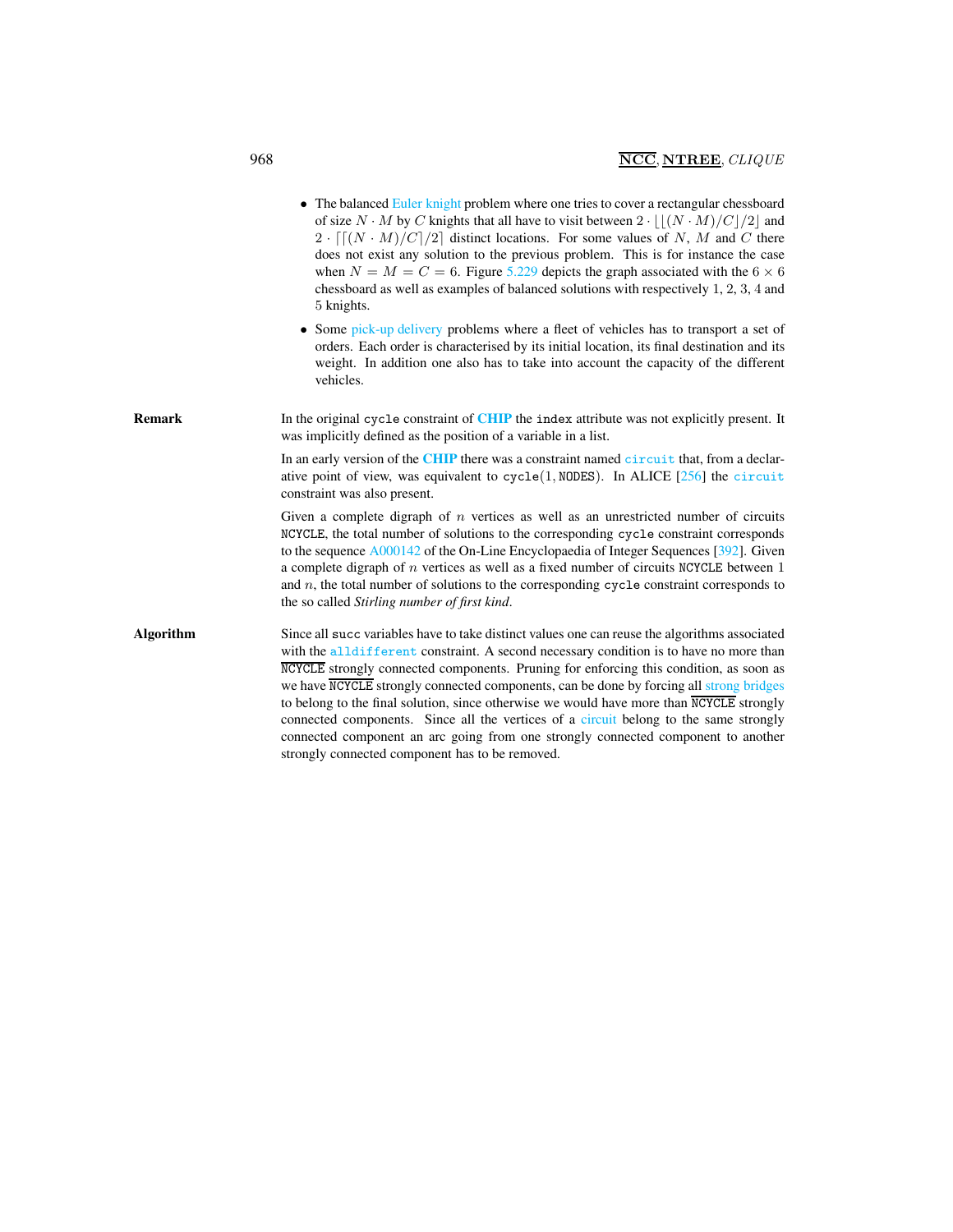**Reformulation** Let n and  $s_1, s_2, \ldots, s_n$  respectively denotes the number of vertices (i.e., |NODES|) and the successor variables associated with vertices  $1, 2, \ldots, n$ . The cycle constraint can be reformulated as a conjunction of one alldifferent constraint,  $n \cdot (n -$ 1) element constraints,  $n$  minimum constraints, and one nvalue constraint.

- First, we state an alldifferent $(\langle s_1, s_2, \ldots, s_n \rangle)$  constraint for enforcing distinct values to be assigned to the successor variables.
- Second, the key idea is to extract for each vertex i (with  $i \in [1, n]$ ) all the vertices that belong to the same cycle. This is done by stating a conjunction of  $n - 1$  element constraints of the form:

```
element(i, \langle s_1, s_2, \ldots, s_n \rangle, s_{i,1}),element(s_{i,1}, \langle s_1, s_2, \ldots, s_n \rangle, s_{i,2}),. . . . . . . . . . . . . . . . . . . . . . . . . . . . . . . . . . . .
 element(s_{i,n-2}, \langle s_1, s_2, \ldots, s_n \rangle, s_{i,n-1}).Then, using a minimum(m_i,
```
 $\langle i, s_{i,1}, s_{i,2}, \ldots, s_{i,n-1}\rangle$  constraint, we get a unique representative for the cycle containing vertex i.

• Third, using a nvalue(NCYCLE,  $\langle m_1, m_2, \ldots, m_n \rangle$  constraint, we get the number of distinct cycles.

1 1 4 3 2 Illustration of the reformulation of  $cycle(2, (1 4, 2 2, 3 1, 4 3))$  $cycle(2, (1 4, 2 2, 3 1, 4 3))$ alldifferent $(\langle 4, 2, 1, 3 \rangle)$  $\parallel$  $\mathbb{I}$  $\mathbb{H}$  $\mathbb{I}$  $\mathbb{I}$  $\frac{1}{2}$ element $(1, \langle 4, 2, 1, 3 \rangle, \boxed{4})$ element $(4, \langle 4, 2, 1, 3 \rangle, |3|)$ element $(3, \langle 4, 2, 1, 3 \rangle, |1|)$ (*representative of* min= 1 *the cycle containing vertex* 1)  $\parallel$  $\mathbb{I}$  $\mathbb{I}$  $\mathbb{I}$  $\parallel$  $\frac{1}{2}$ element $(2, \langle 4, 2, 1, 3 \rangle, [2])$ element $(2, (4, 2, 1, 3), |2|)$ element $(2, \langle 4, 2, 1, 3 \rangle, |2|)$ (*representative of* min= 2 *the cycle containing vertex* 2)  $\parallel$  $\parallel$  $\mathbb{I}$  $\mathbb{I}$  $\frac{1}{2}$ element $(3, \langle 4, 2, 1, 3 \rangle,$ element $(1, \langle 4, 2, 1, 3 \rangle,$ element $(4, (4, 2, 1, 3), |3|)$ (*representative of* min= 1 *the cycle containing vertex* 3)  $\mathbb{I}$  $\mathbb{I}$  $\mathbb{I}$  $\mathbb{H}$  $\mathbf{I}$  $element(4, (4, 2, 1, 3), \boxed{3})$ element $(3, (4, 2, 1, 3), |1|)$ element $(1, \langle 4, 2, 1, 3 \rangle, |4|)$ (*representative of* min= 1

> *the cycle containing vertex* 4)

Counting

| ∟ength<br>$(n_{\rm s})$ | ∼      | -<br>٠ |    |               |     | -    | o                    |        | $\sim$<br>՝ ∪ |
|-------------------------|--------|--------|----|---------------|-----|------|----------------------|--------|---------------|
| Solutions               | ∼<br>∽ |        | 1Δ | $\Omega$<br>⊷ | 720 | 5040 | 40320<br>∪∠י<br>rv., | 362880 | 628800<br>36. |

Number of solutions for cycle: domains  $0..n$ 

nvalue  $\frac{2}{1}$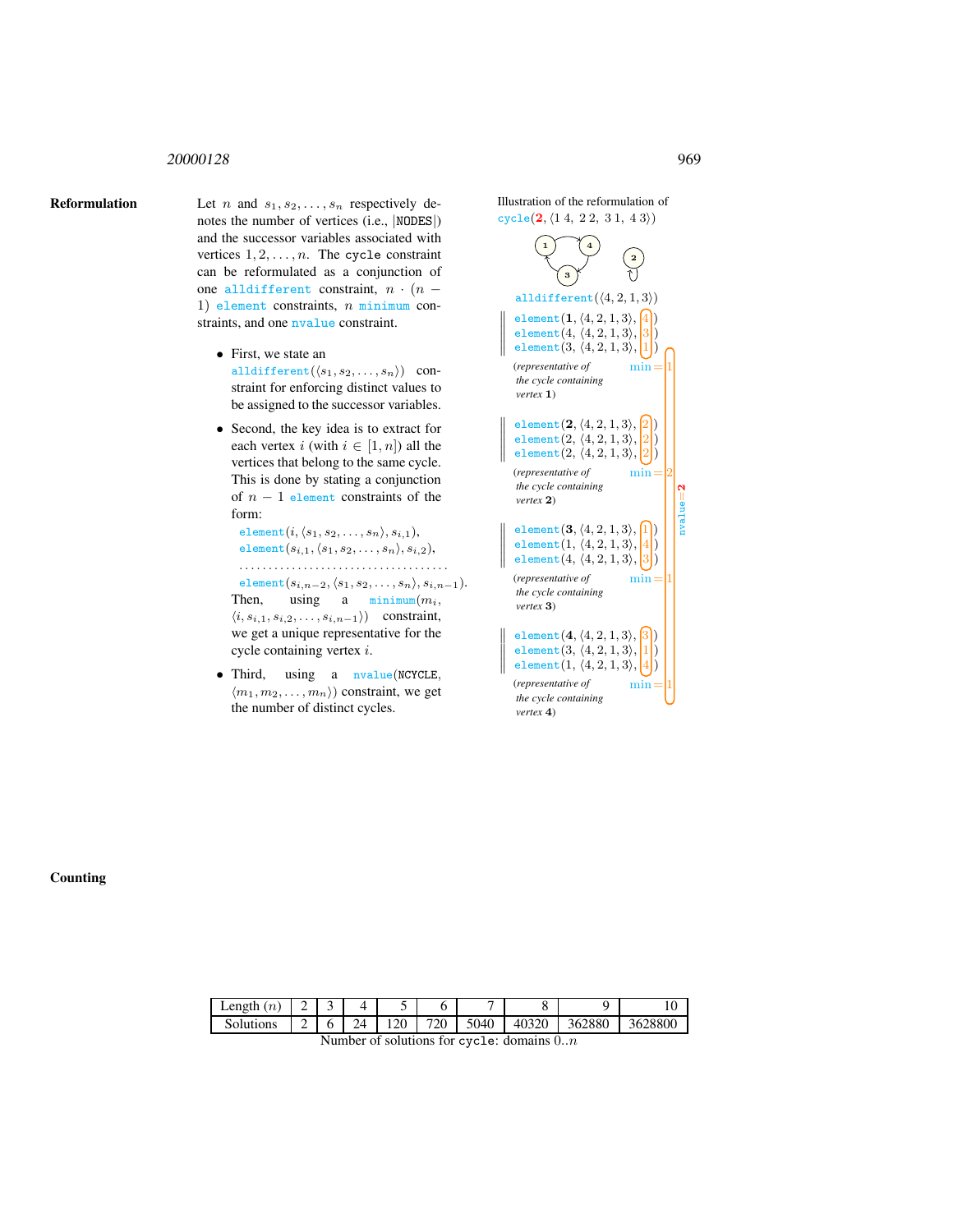

2 4 6 8 10

Length

Solution density for cycle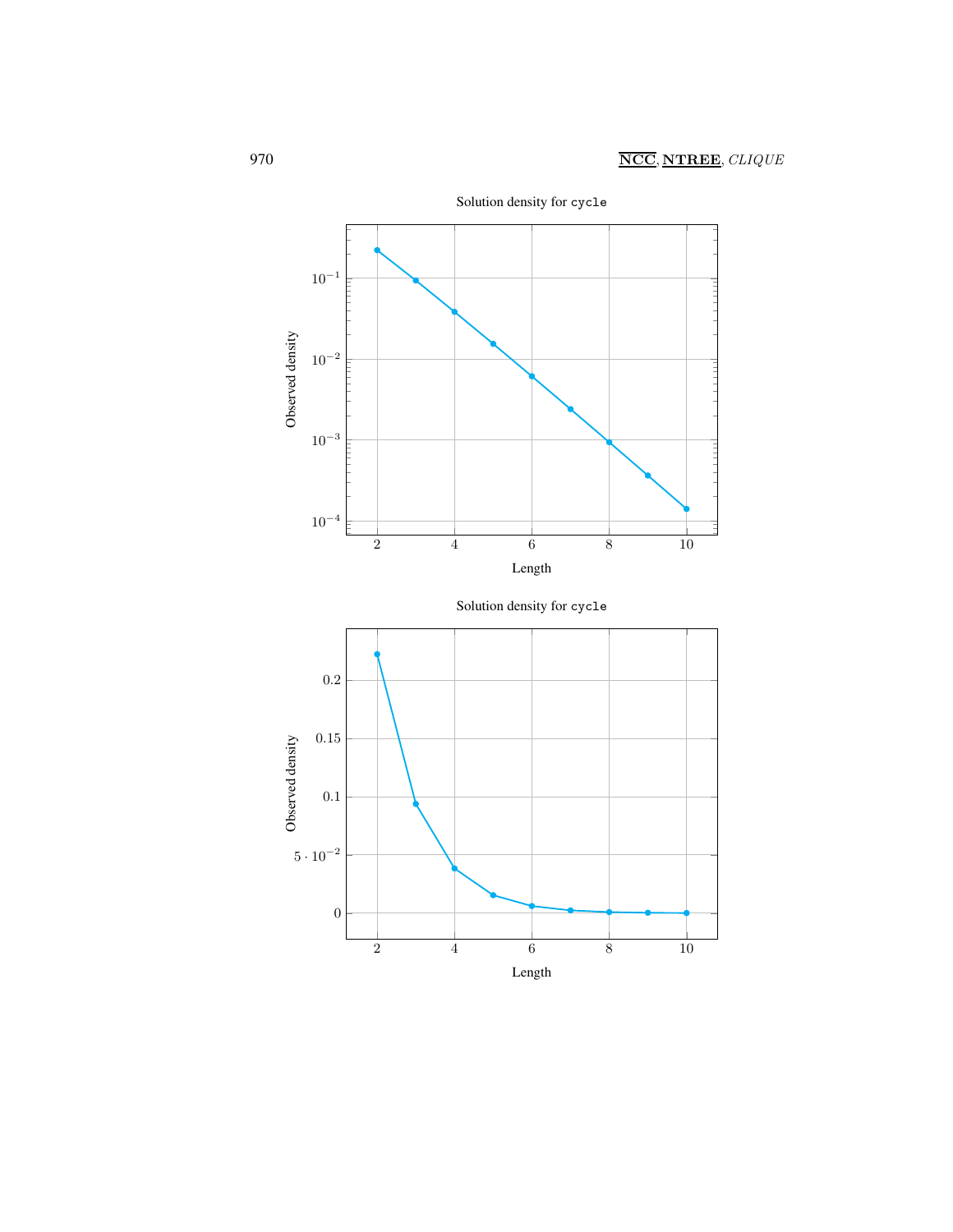| Length $(n)$ |    | 2 | 3                    | 4  | 5           | 6   | $\mathbf{r}$ | 8     | 9      | 10      |
|--------------|----|---|----------------------|----|-------------|-----|--------------|-------|--------|---------|
| Total        |    | 2 | 6                    | 24 | 120         | 720 | 5040         | 40320 | 362880 | 3628800 |
|              |    |   | 2                    | 6  | 24          | 120 | 720          | 5040  | 40320  | 362880  |
|              | 2  | ı | 3                    | 11 | 50          | 274 | 1764         | 13068 | 109584 | 1026576 |
|              | 3  | - |                      | 6  | 35          | 225 | 1624         | 13132 | 118124 | 1172700 |
|              | 4  | - |                      |    | 10          | 85  | 735          | 6769  | 67284  | 723680  |
| Parameter    | 5  | - |                      |    | ı           | 15  | 175          | 1960  | 22449  | 269325  |
| value        | 6  | - |                      |    | -           |     | 21           | 322   | 4536   | 63273   |
|              | 7  | - |                      |    | -           |     |              | 28    | 546    | 9450    |
|              | 8  | - |                      |    | -           |     |              |       | 36     | 870     |
|              | 9  | - |                      |    | -           |     |              | -     |        | 45      |
|              | 10 | - | $\sim$ $\sim$ $\sim$ |    | -<br>$\sim$ |     | $\mathbf{r}$ | -     |        |         |

Solution count for cycle: domains 0..n

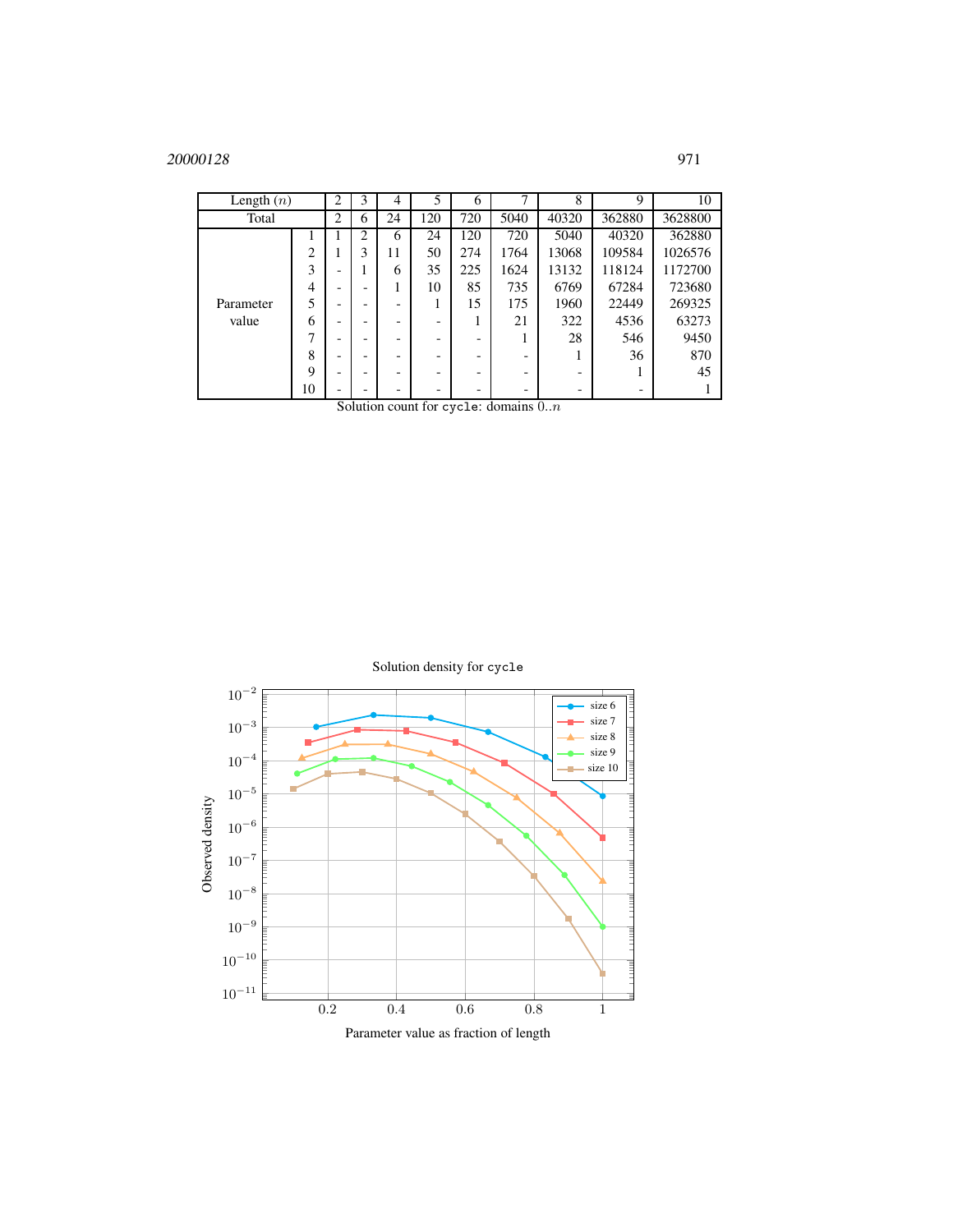

<span id="page-6-0"></span>

| See also | common keyword: alldifferent (permutation),                                                                         |
|----------|---------------------------------------------------------------------------------------------------------------------|
|          | circuit_cluster(graph constraint, one_succ),                                                                        |
|          | cycle_card_on_path(permutation, graph partitioning constraint),                                                     |
|          | cycle_or_accessibility (graph constraint),                                                                          |
|          | cycle_resource (graph partitioning constraint),                                                                     |
|          | derangement ( <i>permutation</i> ),                                                                                 |
|          | graph_crossing(graph constraint, graph partitioning constraint),                                                    |
|          | inverse ( <i>permutation</i> ),                                                                                     |
|          | map (graph partitioning constraint),                                                                                |
|          | symmetric_alldifferent(permutation),                                                                                |
|          | tour (graph constraint),                                                                                            |
|          | tree (graph partitioning constraint).                                                                               |
|          | implies: alldifferent.                                                                                              |
|          | implies (items to collection): at least_nvector.                                                                    |
|          | <b>related:</b> balance_cycle( <i>counting number of cycles versus controlling how balanced the</i><br>cycles are). |

specialisation: circuit *(*NCYCLE *set to* 1*)*.

used in reformulation: alldifferent, element, minimum, nvalue.

Keywords characteristic of a constraint: core. combinatorial object: permutation. constraint arguments: business rules.

constraint type: graph constraint, graph partitioning constraint.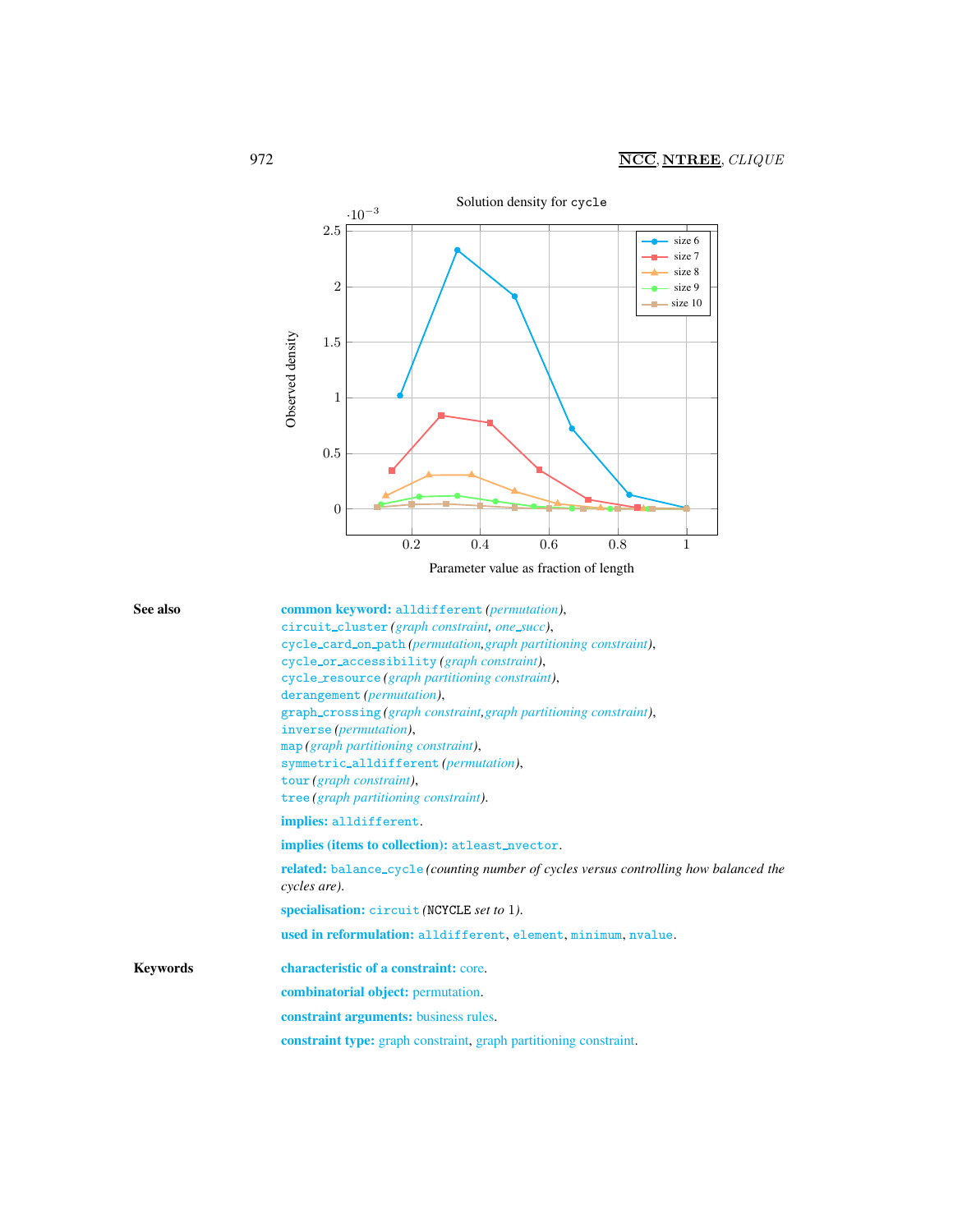filtering: strong bridge, DFS-bottleneck.

final graph structure: circuit, connected component, strongly connected component, one\_succ.

modelling: cycle, functional dependency.

problems: pick-up delivery.

puzzles: Euler knight.

Cond. implications • cycle(NCYCLE, NODES) with  $NCYCLE = 1$ implies balance cycle(BALANCE, NODES) when  $BALANCE = 0$ .

> • cycle(NCYCLE, NODES) implies permutation(VARIABLES : NODES).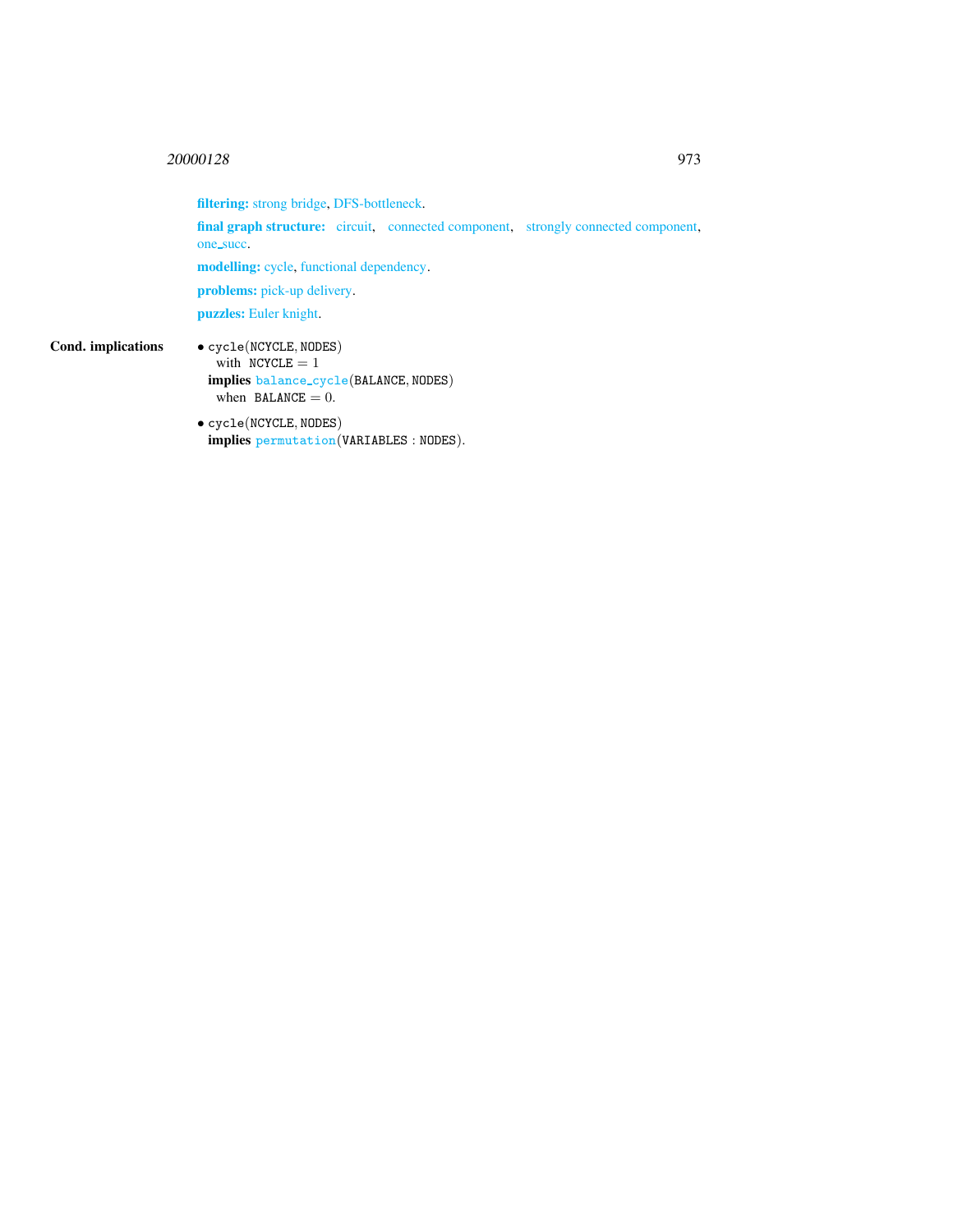

<span id="page-8-0"></span>Figure 5.229: Graph of potential moves of a  $6 \times 6$  chessboard, corresponding balanced knight's tours with 1 up to 5 knights, and collection of nodes passed to the cycle constraint corresponding to the solution with 5 knights; note that their is no balanced knight's tour on a  $6 \times 6$  chessboard where each knight exactly performs 6 moves.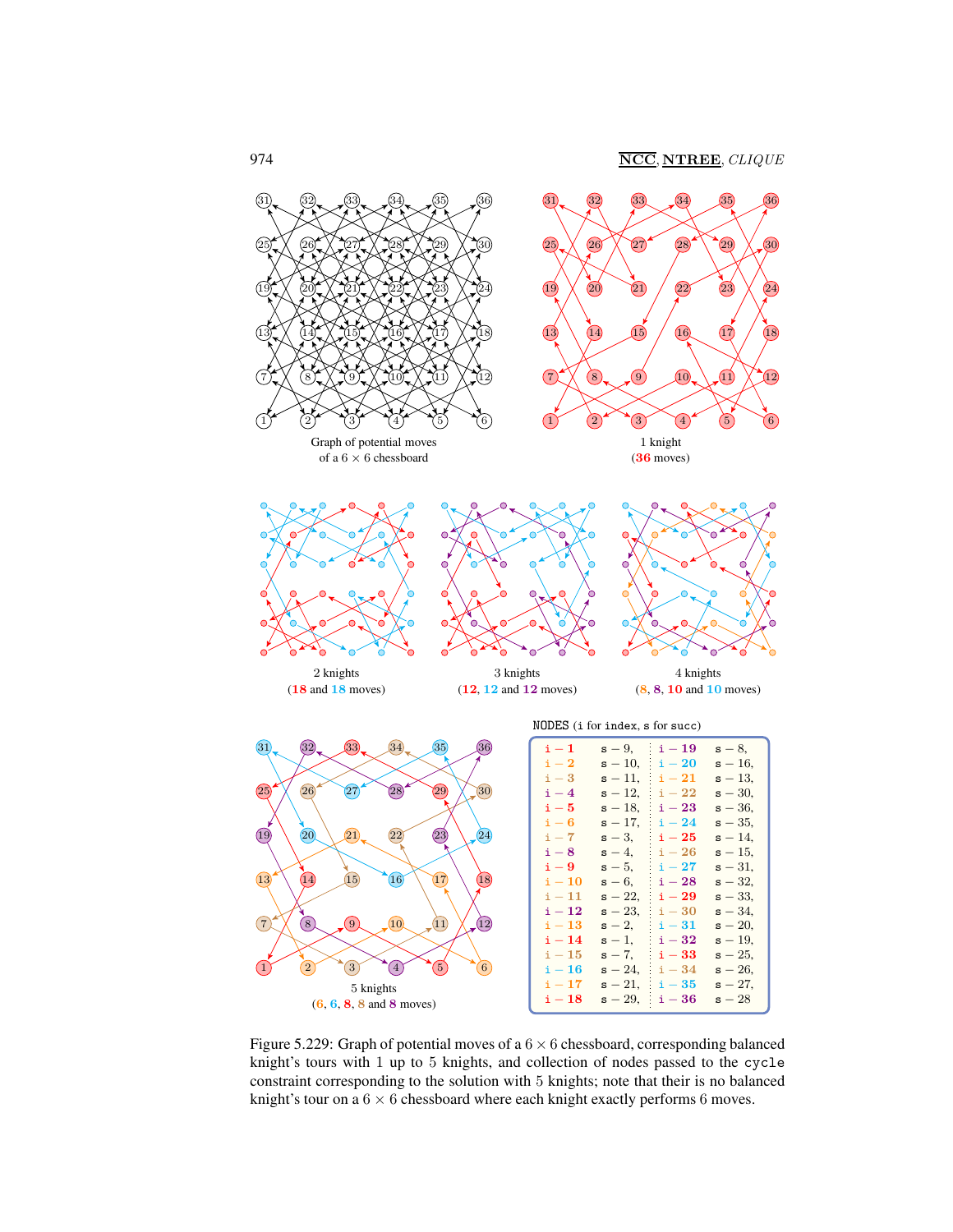<span id="page-9-0"></span>

| Arc input(s)         | NODES                                              |
|----------------------|----------------------------------------------------|
| Arc generator        | $CLIQUE \rightarrow collection (nodes 1, nodes 2)$ |
| Arc arity            | $\overline{2}$                                     |
| Arc constraint $(s)$ | $nodes1.succ = nodes2.index$                       |
| Graph property(ies)  | $\bullet$ NTREE= $0$<br>$\bullet$ NCC= NCYCLE      |
| <b>Graph class</b>   | ONE_SUCC                                           |

Graph model From the restrictions and from the arc constraint, we deduce that we have a bijection from the successor variables to the values of interval [1, |NODES|]. With no explicit restrictions it would have been impossible to derive this property.

> In order to express the binary constraint that links two vertices one has to make explicit the identifier of the vertices. This is why the cycle constraint considers objects that have two attributes:

- One fixed attribute index that is the identifier of the vertex,
- One variable attribute succ that is the successor of the vertex.

The graph property  $\mathbf{N} \mathbf{T} \mathbf{R} \mathbf{E} = 0$  is used in order to avoid having vertices that both do not belong to a circuit and have at least one successor located on a circuit. This concretely means that all vertices of the final graph should belong to a circuit.

Parts (A) and (B) of Figure [5.230](#page-9-1) respectively show the initial and final graph associated with the first example of the Example slot. Since we use the NCC graph property, we show the two connected components of the final graph. The constraint holds since all the vertices belong to a circuit (i.e.,  $\mathbf{N} \mathbf{T} \mathbf{R} \mathbf{E} \mathbf{E} = 0$ ) and since  $\mathbf{NC} \mathbf{C} \mathbf{E} = \mathbf{N} \mathbf{C} \mathbf{C} = 2$ .



<span id="page-9-1"></span>Figure 5.230: Initial and final graph of the cycle constraint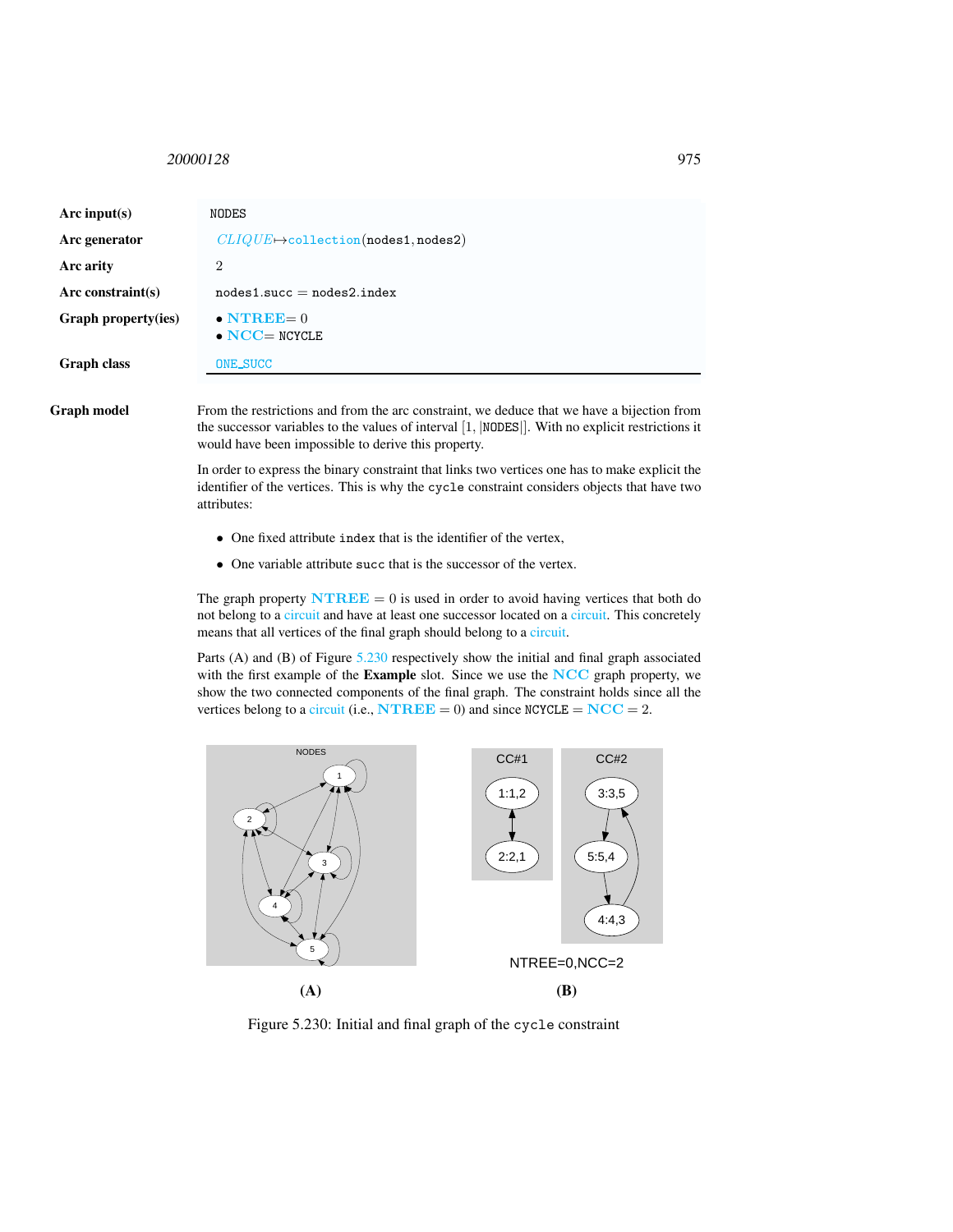#### EXERCISE 1 (checking whether [a](#page-10-0) ground instance holds or not)<sup>*a*</sup>

- A. Does the constraint cycle $(1, (1 \ 2, 2 \ 1, 3 \ 2))$  hold?
- **B.** Does the constraint cycle $(2, \langle 1, 3, 2, 2, 3, 1 \rangle)$  hold?
- C. Does the constraint cycle(3,  $\langle 1\ 1, 2\ 2, 3\ 3 \rangle$ ) hold?
- **D.** Does the constraint cycle $(2, \langle 1, 5, 2, 4, 3, 3, 4, 2, 5, 1 \rangle)$  hold?

*<sup>a</sup>*Hint: go back to the definition of cycle.

### <span id="page-10-0"></span>EXERCISE 2 (finding [a](#page-10-1)ll solutions)<sup>*a*</sup>

Give all the solutions to the constraint:

 $\sqrt{ }$  $\int$  $\overline{\mathcal{L}}$  $N \in \{2, 4\},\$  $V_1 \in \{1, 3, 4, 5\}, \quad V_2 \in \{3, 4\}, \quad V_3 \in \{2, 3, 5, 6\},\$  $V_4 \in \{1, 4, 6\}, \qquad V_5 \in \{2, 6\}, \qquad V_6 \in \{3, 4, 6\},\$  $\texttt{cycle}(N,\langle 1\ V_1,\ 2\ V_2,\ 3\ V_3,\ 4\ V_4,\ 5\ V_5,\ 6\ V_6\rangle).$ 

*<sup>a</sup>*Hint: follow the order induced by the functional dependency between the arguments of cycle, start with variables that have the smallest domain.

#### <span id="page-10-1"></span>EXERCISE 3 (identifying infe[a](#page-10-2)sible values)<sup>*a*</sup>

A. Describe the following digraph G in terms of successor variables and their corresponding domains. Give the implicit assumption behind this description.



- B. Model with a single cycle constraint the problem of finding a Hamiltonian cycle<sup>[b](#page-10-3)</sup> in the graph  $G$ .
- C. Identify variable-value pairs that do not belong to any solution to the cycle constraint stated in the previous question.

**Quiz** 

*<sup>a</sup>*Hint: make a link between the successor variables and the arcs of the graph, identify the basic constraint on the successor variables, make a what-if reasoning wrt. the arcs and the strongly connected components.

<span id="page-10-3"></span><span id="page-10-2"></span> ${}^b$ Given a digraph  $G$  with  $p$  vertices, a *Hamiltonian cycle* of  $G$  is a succession of arcs  $v_1 \mapsto v_2, v_2 \mapsto v_3, \cdots, v_{p-1} \mapsto v_p, v_p \mapsto v_1$  of G such that the vertices  $v_1, v_2, \cdots, v_p$  are all distinct.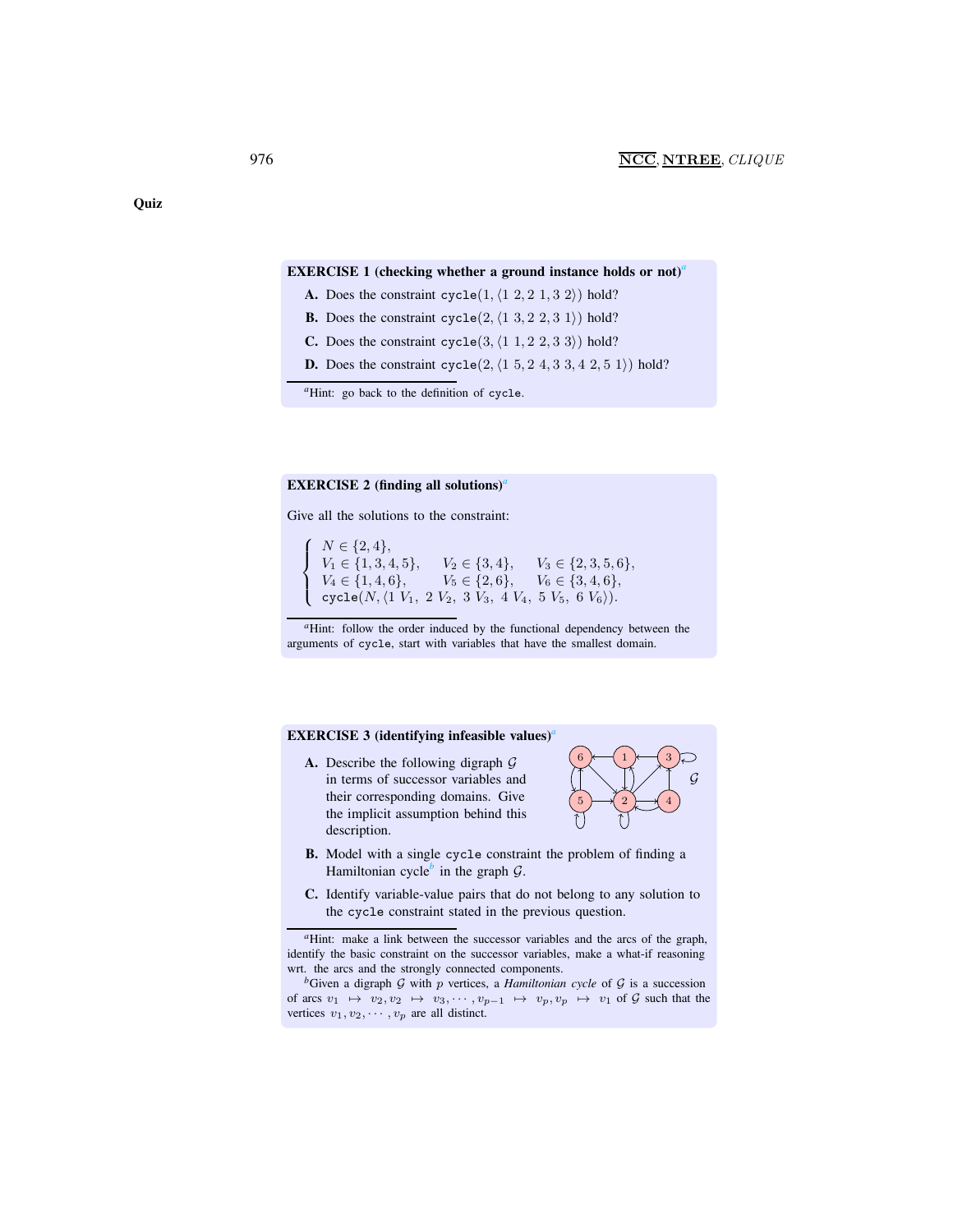#### EXERCISE 4 (v[a](#page-11-0)riable-based degree of violation)<sup>*a*</sup>

- A. Compute the varia[b](#page-11-1)le-based degree of violation<sup>b</sup> of the following constraints:
	- (a) cycle $(4, \langle 1\ 2, 2\ 3, 3\ 1, 4\ 4 \rangle),$
	- (b) cycle(1,  $\langle 1\ 3, 2\ 4, 3\ 3, 4\ 4 \rangle$ ),
	- (c) cycle $(6, (1, 2, 2, 2, 3, 4, 4, 4, 5, 6, 6, 5)).$
- B. Give a formula for evaluating the variable-based degree of violation of any ground instance of the cycle constraint.

<sup>a</sup>Hint: focus first on the basic constraint on the successor variables, then on the first argument of cycle.

*<sup>b</sup>*Given a constraint for which all variables are fixed, the *variable-based degree of violation* is the minimum number of variables to assign differently in order to satisfy the constraint.

# <span id="page-11-0"></span>EXERCISE 5 (De Bruijn sequence)*[a](#page-11-2)*

<span id="page-11-1"></span>Given an alphabet  $A = \{0, 1, \ldots, n-1\}$  and an integer  $m > 0$  the corresponding *De Bruijn digraph*  $\mathcal{G}_m^n = (V, E)$  of order m is defined as follows:

- The set of vertices  $V$  consist of every potential word of length  $m$ over the alphabet A.
- The set E contains all arcs  $w_1 \mapsto w_2$  where  $w_1$  and  $w_2$  are words of length m over the alphabet A such that the last  $m - 1$  letters of  $w_1$  coincide with the first  $m - 1$  first letters of  $w_2$ .

Given an alphabet  $A = \{0, 1, \ldots, n-1\}$  and an integer  $m > 0$  a De Bruijn sequence  $s_m^n$  of order m is a word over the alphabet A such that every word of length  $m$  over the alpha[b](#page-11-3)et  $A$  occurs<sup>b</sup> exactly once in s.

- A. Given an alphabet  $A = \{0, 1, \ldots, n-1\}$  define a De Bruijn sequence of order m wrt the *De Bruijn digraph* of order m defined on the same alphabet A. Illustrate this link on the De Bruijn sequence  $0 \ 1 \ 0 \ 1 \ 1 \ 1 \ 0 \ 0$  when  $n = 2$ ,  $m = 3$  and  $A = \{0, 1\}.$
- B. Based on the previous correspondence give a compact model for De Bruijn sequences of order  $m$  that uses a single cycle constraint.

<sup>&</sup>lt;sup>*a*</sup>Hint: define the vertices of the De Bruijn digraph  $\mathcal{G}_3^2$ , define the arcs of  $\mathcal{G}_3^2$ , search a pattern on  $\mathcal{G}_3^2$  corresponding to a De Bruijn sequence.

<span id="page-11-3"></span><span id="page-11-2"></span>*b*A word  $w = w_0w_1 \cdots w_{m-1}$  *occurs* in a sequence  $s = s_0s_1 \cdots s_{p-1}$  $(p \geq m)$  if there exists a position  $i$   $(0 \leq i \leq p)$  such that  $w_0 = s_i, w_1 =$  $s_{(i+1) \bmod p}, \cdots, w_{m-1} = s_{(i+m-1) \bmod p}.$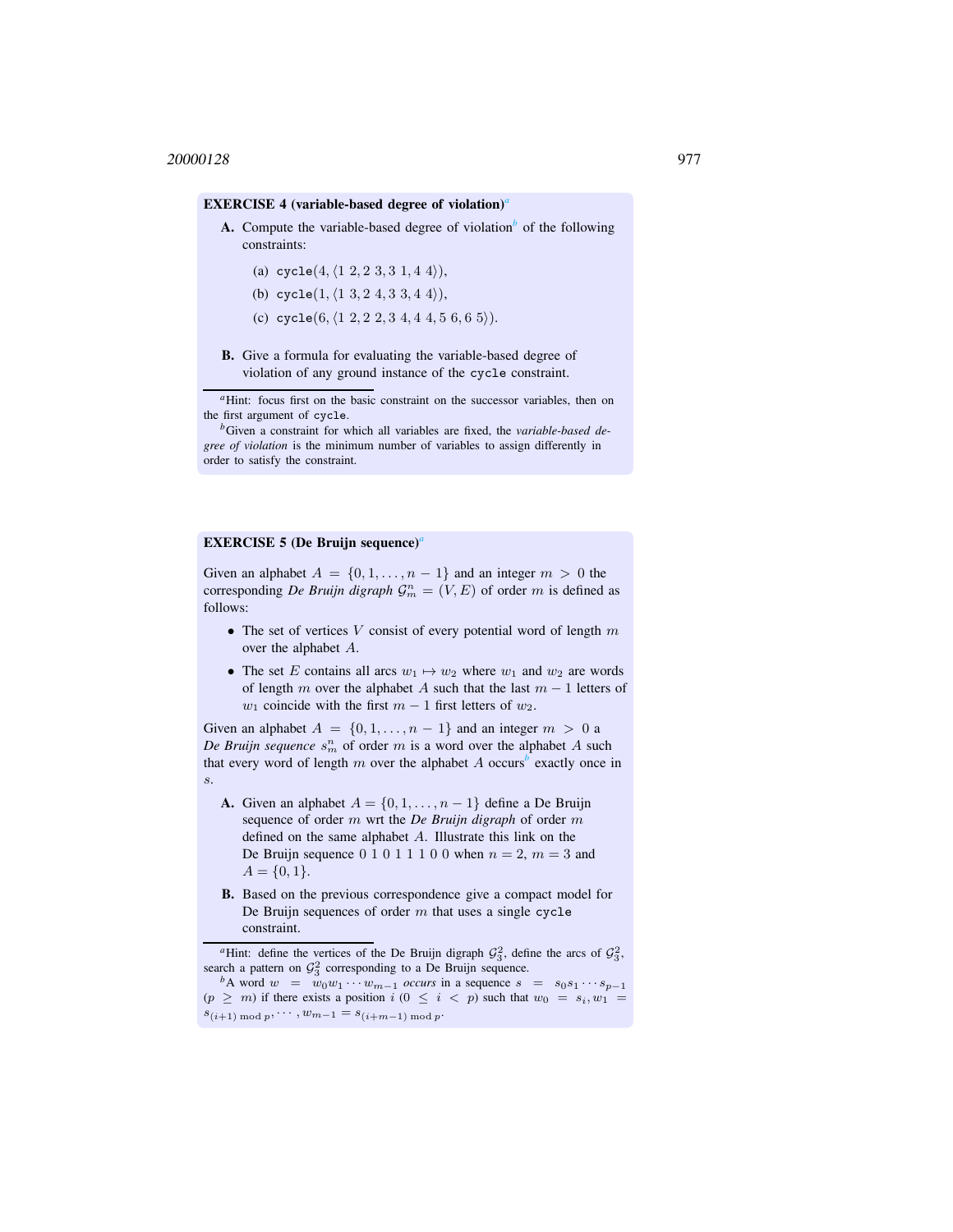- A. *No, since the successor attributes* 2*,* 1*,* 2 *are not all different.*
- **B.** *Yes, since we have two cycles namely*  $1 \mapsto 3 \mapsto 1$  *and*  $2 \mapsto 2$ *.*
- **C.** *Yes, since we have three cycles namely*  $1 \mapsto 1$ ,  $2 \mapsto 2$  *and*  $3 \mapsto 3$ *.*
- **D.** *No, since we have three cycles namely*  $1 \mapsto 5 \mapsto 1$ ,  $2 \mapsto 4 \mapsto 2$ and  $3 \mapsto 3$ *, rather than two cycles as stated by the first argument of the* cycle *constraint.*

SOLUTION TO EXERCISE 2

(*variables of a same cycle are coloured with the same colour*)

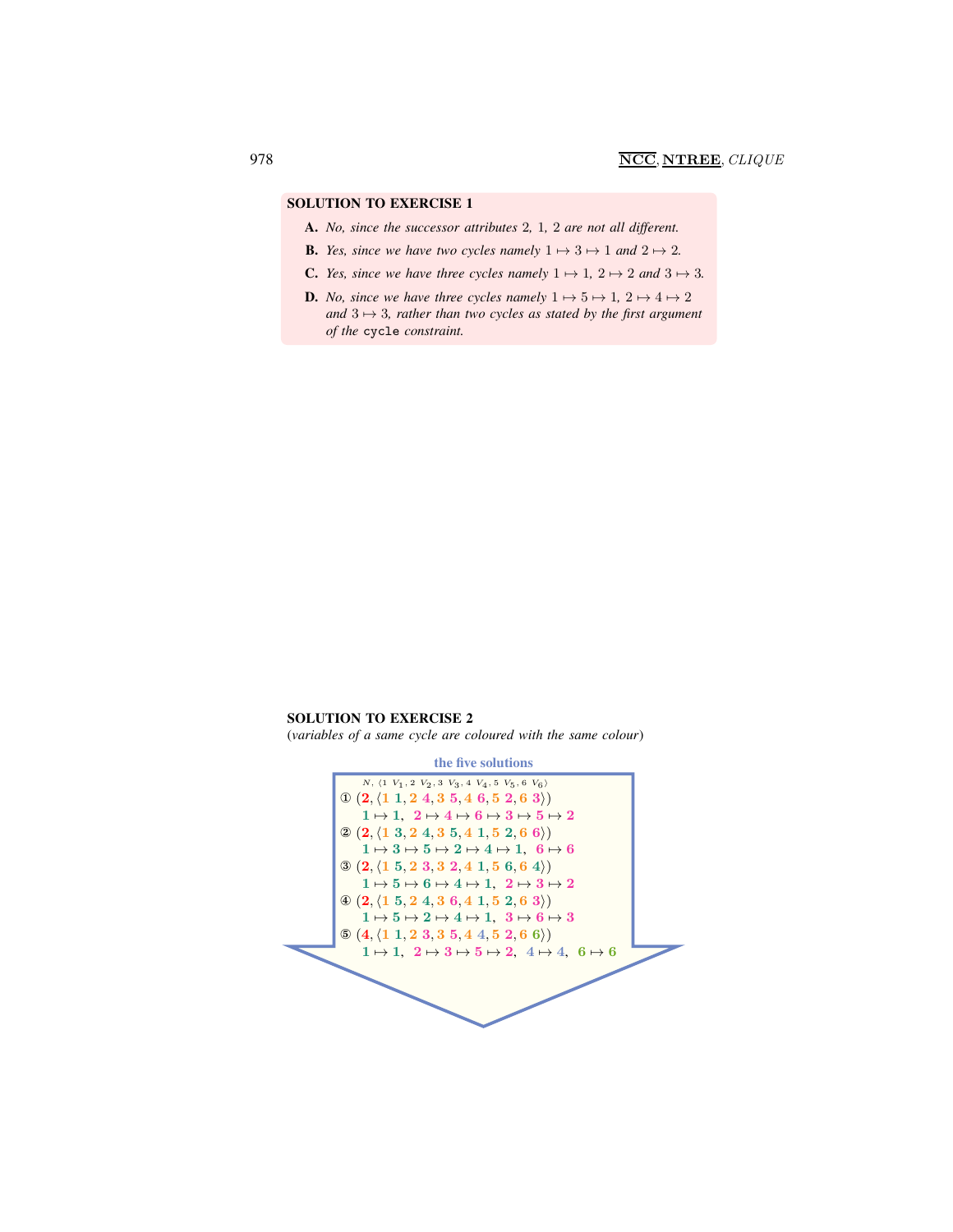**A.** To each vertex v of G we associate a successor variable  $S_v$  whose initial *domain is set to the labels of the successors of* v*. Thus we have:*

| $\int S_1 \in \{2,6\},\$ | $S_2 \in \{1, 2, 3, 4\},\$ | $S_3 \in \{1,3\},\$ |
|--------------------------|----------------------------|---------------------|
| $\{S_4 \in \{2,3\},\}$   | $S_5 \in \{2, 5, 6\},\$    | $S_6 \in \{2, 5\}.$ |

*The implicit hypothesis is that, in solutions to the modelled problem, each vertex of the corresponding induced subgraph of* G *has exactly one successor.*

- B. *Since we were asked to have a single cycle we set the first argument of* cycle *to* 1 *and obtain*  $\text{cycle}(1, \{1 \ S_1, 2 \ S_2, 3 \ S_3, 4 \ S_4, 5 \ S_5, 6 \ S_6)\}.$
- **C.** *Since there is a single cycle,*  $S_i \neq i$  *(with*  $i \in [1, 6]$ *). A necessary condition for the* cycle *constraint is that all its successor variables are assigned distinct values, i.e. each vertex has exactly one predecessor in a ground solution. Consequently, infeasible variable-value pairs for* alldifferent *are also infeasible for* cycle*. Any edge that does not belong to a matching of cardinality* 6 in the corresponding variable-value graph  $\mathcal{G}^{val}_{var}$  given on *the right can not be part of a solution. As a result* G ′ *is shown below on the right.*



3

4  $\mathcal G$ ′



- If we remove  $1 \mapsto 6$  from  $\mathcal{G}'$  we obtain  $\mathcal{G}'_{1 \rightarrow 6}$ , *which has the two strongly connected components depicted by the two blue rectangles. Consequently* the arc  $5 \mapsto 6$  *is forbidden.*
- If we remove  $5 \mapsto 2$  from  $\mathcal{G}'$  we obtain  $\mathcal{G}'_{5\rightarrow 2}$ , *which has the two strongly connected components depicted by the two blue rectangles. Consequently the arc*  $1 \mapsto 2$  *is forbidden.*

*As a consequence we have a unique solution*  $S_1 = 6$ ,  $S_2 = 4$ ,  $S_3 = 1$ ,  $S_4 = 3$ ,  $S_5 = 2$ ,  $S_6 = 5$  *corresponding to the Hamiltonian cycle*  $1 \mapsto 6 \mapsto 5 \mapsto 2 \mapsto 4 \mapsto 3 \mapsto 1.$ 



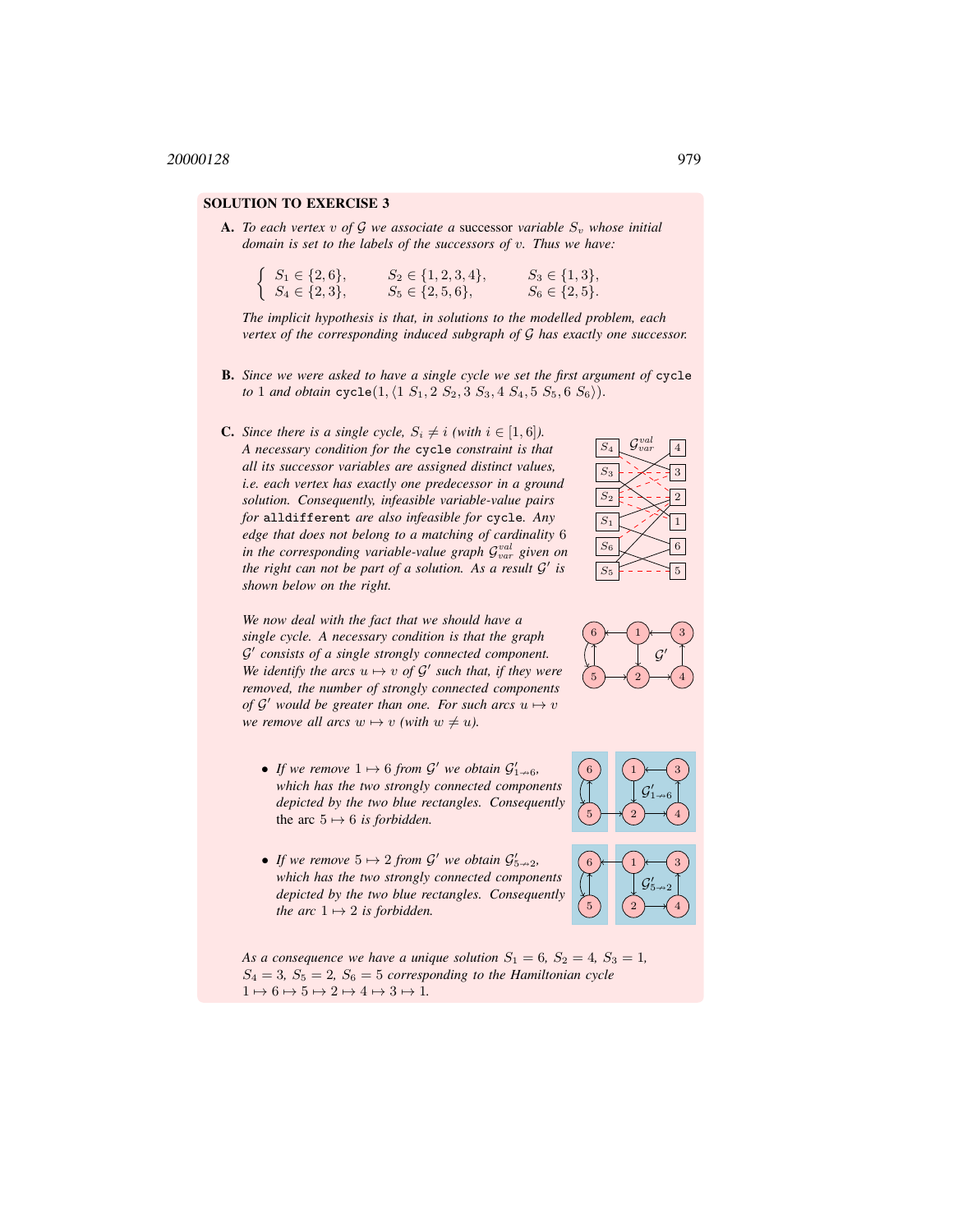A. (a) *The variable-based degree of violation is equal to* 1 *since the* alldifferent *constraint holds and since we just have to correct the number of cycles (we have the two cycles*  $1 \mapsto 2 \mapsto 3 \mapsto 1$  *and*  $4 \mapsto 4$ *rather than one cycle). Therefore we only need to set the first argument of the* cycle *constraint to* 2*.*

> cycle(  $\langle 1\; 2, 2\; 3, 3\; 1, 4\; 4 \rangle$

2

(b) *Since we have two occurrences of* 3 *and two occurrences of* 4 *in the successor variables the variable-based degree of violation is at least equal to* 2*. Since, as shown below, it is possible the building of a single cycle*  $1 \mapsto 3 \mapsto 2 \mapsto 4 \mapsto 1$  *by just changing the assignment of two variables, the variable-based degree of violation is equal to* 2*.*

> $\texttt{cycle}(1,\langle 1\;3, 2\;4, 3\;{\bf \overline{3}}, 4\;4\rangle)$ 2 1

(c) *Since we have two occurrences of* 2 *and two occurrences of* 4 *in the successor variables the variable-based degree of violation is at least equal to* 2*. Since just changing the values of two successor variables does not allow the building of* 6 *cycles the variable-based degree of violation is at least equal to* 3*. It is equal to* 3 *as shown by the following assignment that corresponds to the three cycles*  $1 \mapsto 2 \mapsto 1$ *,*  $3 \mapsto 4 \mapsto 3, 5 \mapsto 6 \mapsto 5.$ 

$$
\text{cycle}(\stackrel{3}{6}, \langle 1 \; 2, 2 \; \stackrel{1}{2}, 3 \; 4, 4 \; \stackrel{3}{4}, 5 \; 6, 6 \; 5 \rangle)
$$

B. *Within the graph associated with the* cycle *constraint let* ncycle*,* nmap *and* nsource *respectively denote the number of connected components corresponding to a single cycle, the number of connected components with at least one source, and the number of sources.*

*Given* N *the first argument of the* cycle *constraint the variable-based degree of violation is equal to nsource*  $+ \delta$  *where*  $\delta$  *is equal to* 0 *if*  $N \in [ncycle + (nmap > 0), ncycle + nmap]$  *and* 1 *otherwise. The idea is that we have to change at least* nsource *successor variables to fulfil the* alldifferent *constraint, and possibly the first argument* N *if we can not reach* N *cycles by just changing* nsource *successor variables. The figures below illustrate the formula for the three examples of the previous question:*

- (a) *We have*  $0 + 4 \notin [2 + (0 > 0), 2 + 0] = 1$ ,
- (b) *We have*  $2 + 1 \notin [0 + (2 > 0), 0 + 2] = 2$ ,
- (c) *We have*  $2 + 6 \notin [1 + (2 > 0), 1 + 2] = 3$ .